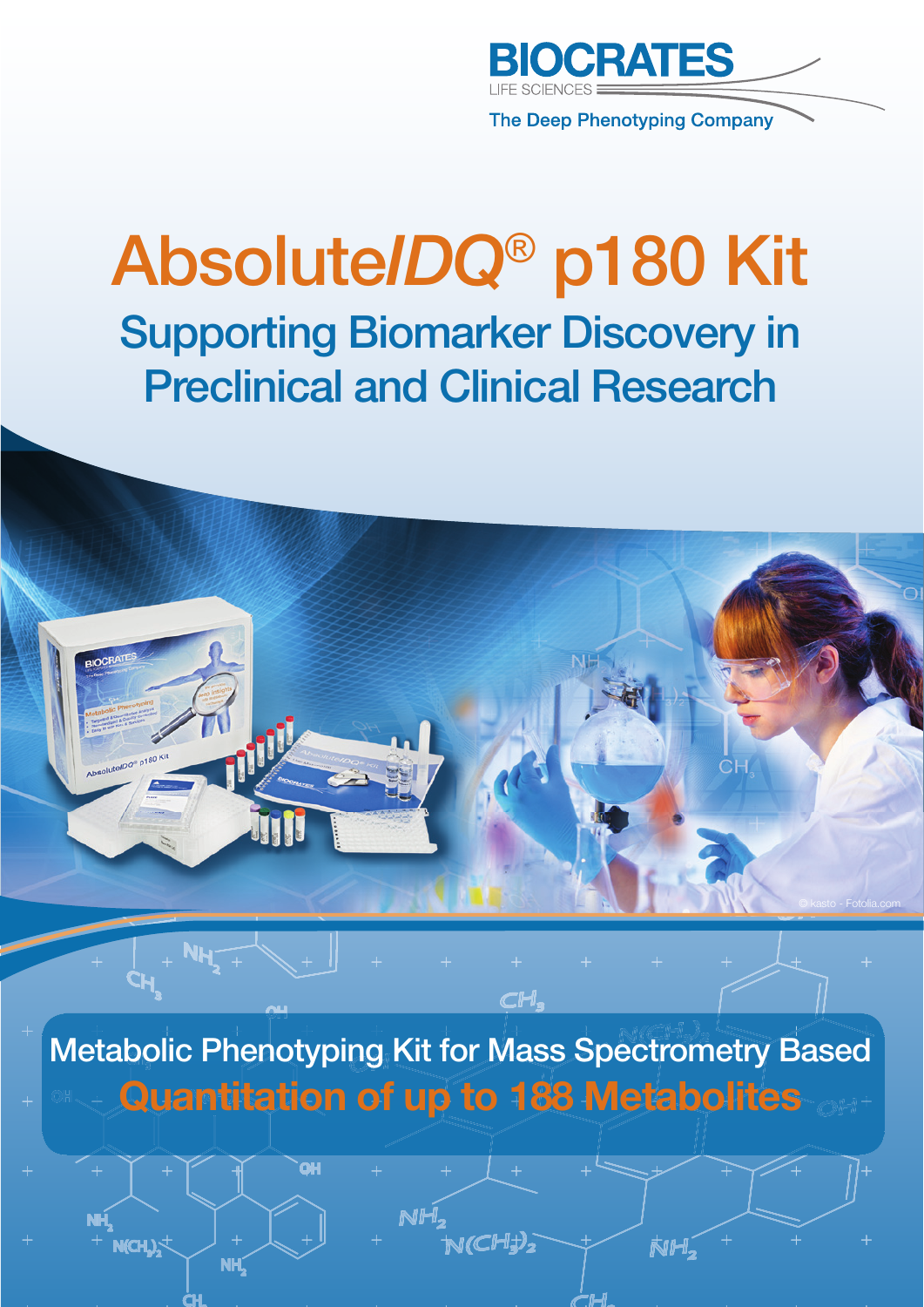### Bringing Our Targeted Metabolomics Expertise to Your Lab

The mass spectrometry based Absolute*IDQ*® p180 Kit delivers the widest range of metabolomic information available from a single targeted assay, covering a large number of key metabolites from main metabolic pathways. The metabolome – the complete set of small molecule metabolites arising from biochemical processes in various compart-

### **Highlights**

- Quantifies up to 188 metabolites in five compound classes
	- Acylcarnitines (40)
	- Amino acids and Biogenic amines (41-42)
	- Hexoses (sum of Hexoses) (1)
	- Glycerophospholipids (88-90) and Sphingolipids (14-15) Phosphatidylcholines Lyso-Phosphatidylcholines
		- Sphingomyelins
- Isotope-labeled and chemically homologous internal standards are used for quantification
	- 53 analytes are fully validated as absolutely quantitative

ments of organisms – is dynamic and complex. The Absolute*IDQ*® p180 Kit quantitatively analyzes a large number of metabolites that have already been identified as part of key biochemical pathways, providing fundamental data to link changes in the metabolome to biological events.

- Majority of internal standards is pre-pipetted on the Kit plate
- Calibration standard mix in 7 different concentrations is included
- Controls included (3 different concentration levels)
- Patented plate design ensures efficient sample derivatization and excellent reproducibility in analyte extraction
- Standardized assay in 96-well plate format
	- Suitable for manual and automated, high throughput operation
- Very small sample volume of 10 μL
- Allows in-house handling of valuable samples and proprietary data

NH.

### **Assay Workflow**

| 30 min.                                               | 1. Register the Assay in MetLIMS<br>Import and register samples, generate 96-well plate overview and MS batch file for MS-specific software                                                                                                       |
|-------------------------------------------------------|---------------------------------------------------------------------------------------------------------------------------------------------------------------------------------------------------------------------------------------------------|
| $3 - 4h$                                              | 2. Assay Preparation<br>Prepare reagents and perform assay in the laboratory                                                                                                                                                                      |
| up to 28 h $(HPLC + FIA)$<br>up to 21 h (UHPLC + FIA) | 3. Process Assay in the Mass Spectrometer<br>Instrument-specific acquisition methods are provided<br>3a. Perform LC-MS run (analysis of amino acids and biogenic amines)<br>3b. Perform FIA-MS run (analysis of lipids, acylcarnitins and hexose) |
| $3 - 4h$                                              | 4. LC-MS-Based Quantitation<br>Calculation of analyte concentrations, manual check of peak integration (Concentrations of calibration standards<br>and quantitation methods are provided)                                                         |
| 15 min.                                               | 5. Convert Mass Spectrometer Data<br>MS data files (FIA-MS) are imported and the concentrations are automatically calculated. LC-MS-based<br>concentrations are imported from the instrument-specific results file.                               |
| 20 min.                                               | 6. Validate the Kit Plate<br>Automated quality assessment of Biocrates calibration standards, quality controls and internal standards.                                                                                                            |
| 20 min.                                               | 7. Evaluate and Export Data<br>The results (concentration values for metabolites) are evaluated and can be exported in various file formats                                                                                                       |
|                                                       | <b>Optional Module</b>                                                                                                                                                                                                                            |
|                                                       | 8. Statistical Analysis (optional)<br>Box plots, Scatter plots, univariate tests (p-values), ROC curves, PCA                                                                                                                                      |
|                                                       | Total: 25h (UHPLC) - 35h (HPLC)                                                                                                                                                                                                                   |
|                                                       |                                                                                                                                                                                                                                                   |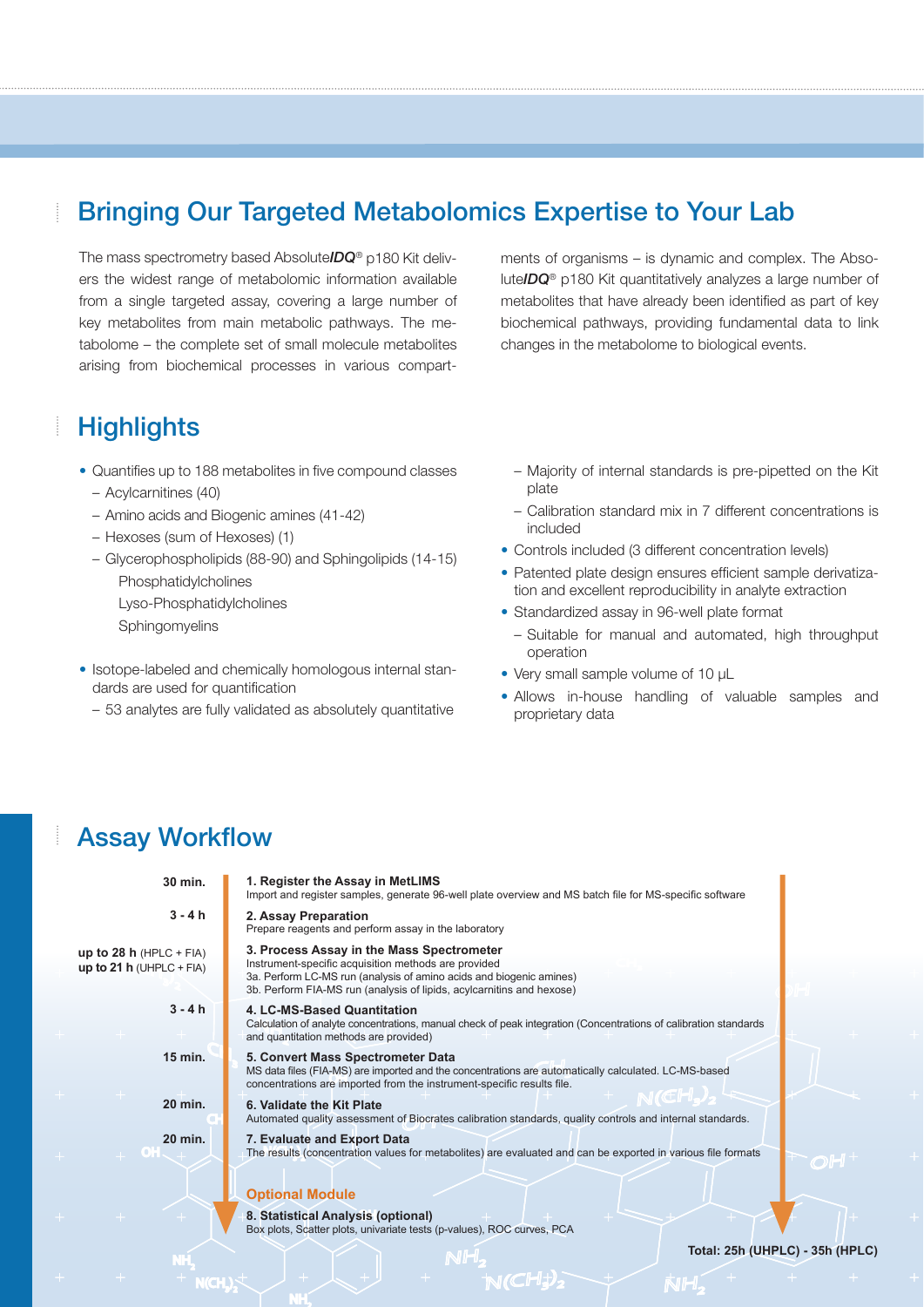

### Main Application Areas

The Absolute*IDQ*® p180 Kit covers a range of metabolite classes including a set of biogenic amines, which play a central role in cellular growth and/or proliferation processes. Considering cancer as an example, rapidly proliferating tissues usually show high concentrations of polyamines. With this broad metabolite spectrum, the application areas of the Absolute*IDQ*® p180 Kit are diverse.

Besides basic research, major areas of application are pharmaceutical and clinical research (e.g. cancer research, neuroscience research). Metabolomics-based methods are also well suited for translational research studies. Unlike a transcript or protein, a given metabolite is the same in every organism, with the central metabolic pathways generally conserved during evolution.

Therefore, studies from cell culture to preclinical animal models and clinical trials can be performed using the same analytical method. In addition, metabolomics has varied applications in the food industry and nutrition research, investigating health effects of functional food as well as effect of environment and exercise.

| <b>Metabolites</b>                                                                                                                                          | <b>Metabolite Class(es)</b>                                                         | <b>Disease</b>                                                                                         |
|-------------------------------------------------------------------------------------------------------------------------------------------------------------|-------------------------------------------------------------------------------------|--------------------------------------------------------------------------------------------------------|
| Alanine, Glycine, Leucine, Valine, Carnosine,<br>L-DOPA                                                                                                     | Amino acids, Biogenic amines,<br>Phosphatidylcholines                               | Neurodegenerative diseases<br>(e.g. Alzheimer's disease; Parkinson's<br>disease; Huntington's disease) |
| Alanine, Glutamine, Glutamic acid, Glycine,<br>Creatine, Proline taurine, Valine, Asparagine,<br>Lysine, and many others                                    | Amino acids, Biogenic amines,<br>Lysophosphatidylcholines                           | Cancer                                                                                                 |
| Isoleucine, Leucine, Phenylalanine, Tyrosine, Valine,<br>Creatinine, PC aa C34:4, SM C14:0, Glucose                                                         | Amino acids, Biogenic amines,<br>Phosphatidylcholines, Sphingo-<br>myelins, Hexoses | <b>Diabetes</b>                                                                                        |
| Alanine, Aspartate, Citrate, Creatinine, Fructose,<br>Glucose, Glutamine, Glycine, Histidine, Isoleucine,<br>Proline, Serine, Threonine, Tryptophan, Valine | Amino acids, Hexoses                                                                | Cardiovascular disease                                                                                 |

\*Metabolomics and the Diagnosis of Human Diseases – A Guide to the Markers and Pathophysiological Pathways Affected, S. Medina et al., 2014.

### Kit Parameters

#### **Total Runtime (for 96 tests):**

- HPLC: up to 36 h (4 h sample prep & assay registration in Met*IDQ*TM + up to 28 h LC- and FIA-MS/MS + 3 h data processing + 1 h data validation and result export in Met*IDQ*TM)
- UHPLC: up to 29 h (4 h sample prep & assay registration in Met*IDQ*TM + up to 21 h LC- and FIA-MS/MS + 3 h data processing + 1 h data validation and result export in Met*IDQ*TM)

#### **Sample matrix:**

- Human plasma\*, human serum, animal plasma or serum, tissue extracts of different species, cell lysate, cell culture supernatant, CSF, urine (with restrictions ), feces (human tested), BALF, and further fluid biological matrices (please ask customer support)
- Citrate plasma is not accepted

#### **LC-MS/MS platforms:**

- AB SCIEX: 4000 series\*, 4500 series, API 5000™ and 5500 series
- Waters: TQ MS<sup>TM\*</sup> and TQ S<sup>TM</sup>
- Thermo: TSQ Vantage<sup>TM\*</sup>

#### **Ionization:**

• ESI positive and negative

#### **Sample preparation:**

- On Biocrates 96-well filter plate, 3-4 h
- Up to 82 samples per Kit

#### **Sample volume:**

• 10 μL (most matrices like plasma or serum)

#### **MS runtime:**

- HPLC: up to 17.5 min / sample (LC + FIA) • UHPLC: up to 13 min / sample (LC + FIA)
- 

#### **Quantitation:**

- LC: 7 external calibration standards Isotope labeled internal standards for most analytes
- FIA: Isotope labeled internal standards for representative
- analytes

#### **Quality controls:**

 $\blacksquare$ 

- 3 levels: low, medium, high
- Human plasma based